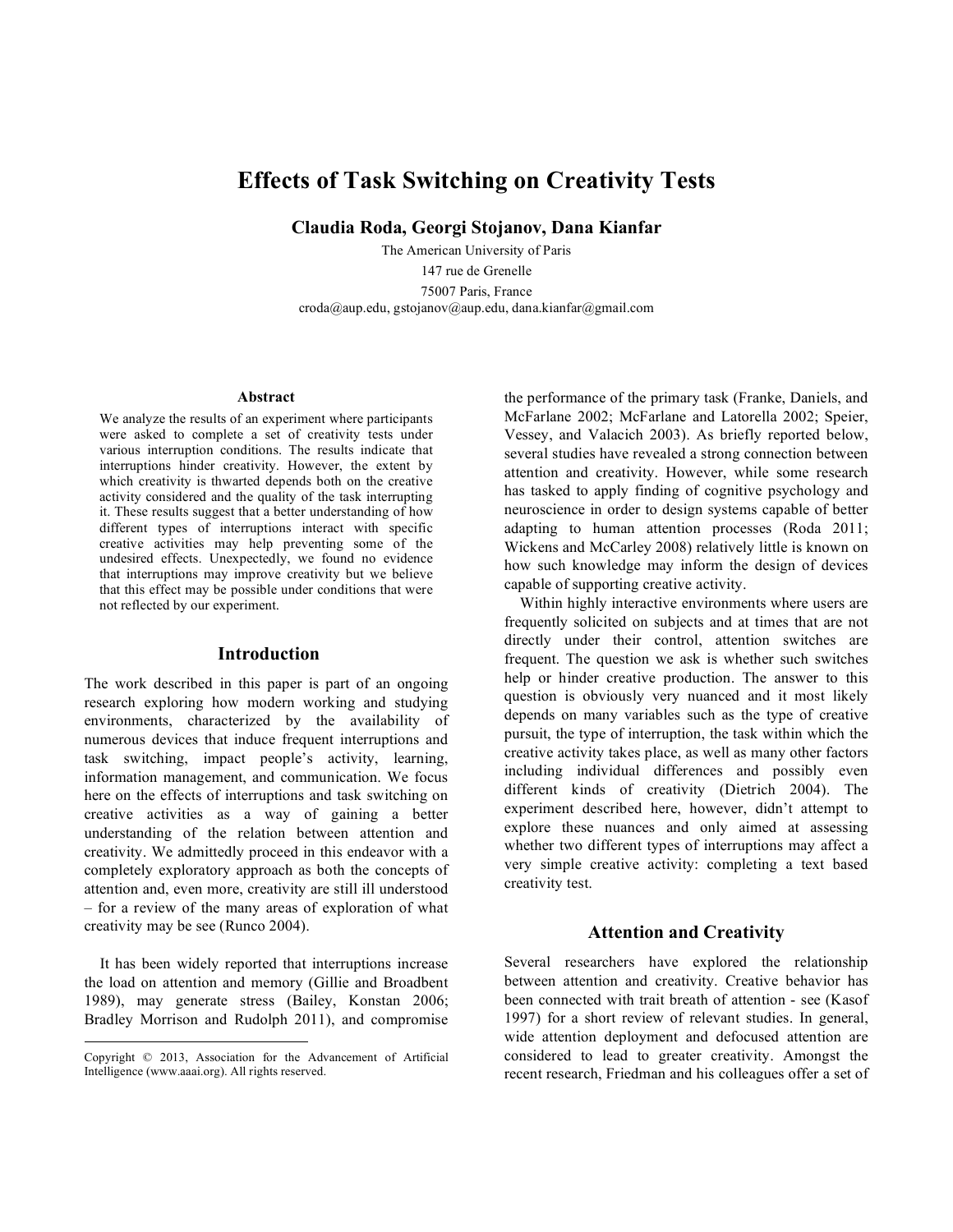experiments showing that "broad or narrow scope of perceptual attention engenders an analogously broad or narrow focus of conceptual attention, which in turn bolsters or undermines creative generation." (Friedman et al. 2003, 277) Vartanian explains that since many researchers see creativity as the ability to relate concepts previously considered as unrelated and "[b]ecause combining two or more concepts necessitates that they fall within the focus of attention, variations in the focus of attention can have a direct impact on one's ability to engage in this combinatorial activity" (Vartanian 2009, 57). However, Vartanian continues to argue that such view of creativity being simply associated to attention breadth may not reflect reality, and an ability to apply wide attention breadth in an initial stage of problem solving, followed by a focused attention in later stages, may better describe creative processes. In fact several researchers share the view that creativity requires variations in the field of attention (Gabora 2007) and some experimental results show that distractions improve creativity (Baird et al. 2012; Gallate et al. 2012).

Based on these considerations one could expect that forced changes in attention focus, e.g. interruptions, may actually improve creativity. Consequently one should find that interrupting participants completing a creativity tests would actually improve their creativity scores. However, previous research also tells us of another related factor that may intervene with a possible opposite effect. Some researchers (Karau and Kelly 1992; Smith, Michael, and Hocevar 1990) have found that stress or arousal, generated for example by time pressure or evaluation apprehension, may reduce breadth of attention and therefore hinder creativity. Since, as mentioned earlier, interruptions may have some of these effects (stress in particular), the question then is, will interruptions and multi-tasking support creativity by inducing a wider attention, or will they hinder creativity by generating stress and therefore narrowing attention focus?

## **Effects of Task Switching on Creativity Tests**

#### **Method**

19 participants were submitted to three versions of a creative production test under three different conditions. In one condition participants were asked to complete the creativity test uninterrupted  $(C_{noInt})$ ; in the other two conditions participants were interrupted while completing the test by requests to solve simple mathematical calculations  $(C_{\text{math}})$  or by requests to solve simple word association problems (C<sub>word</sub>).

Although several different tests have been proposed to measure creative production - some of which aimed at evaluating aspects of creativity not necessarily related to divergent thinking, e.g. (Urban 2004) - we have chosen to apply a classic ideational fluency test (Snyder et al. 2004) in which we asked participants to list all possible uses that they could think of for a familiar object.

The three versions of the creativity test differed only by the objects that participants were asked to describe uses of: a piece of white paper, a coffee mug, a plastic bag.



Figure 1: Screen for Creativity Test.

The experiment was administered on a computer. The creativity test appeared in the main window (fig. 1) and in conditions other than  $C_{noInt}$ , interruptions appeared in an overlapping window (fig. 2) that forced participants to attend the interrupting task. The interruption window would disappear, and the participant was able to return to the creativity test, only after the correct answer was provided to the calculation or word problem.



Figure 2: Overlapping window with interruptions.

The three versions of the creativity test were randomly associated with interruption conditions  $C_{\text{noInt}}$ ,  $C_{\text{match}}$ ,  $C_{\text{word}}$ and the order of the conditions was randomly selected for each run of the experiment. In this manner we obtained tests in the form:  $\{C_{noInt,paper}, C_{math, wave}, C_{word, bag}\}, \{C_{math, math, max}}$ paper,  $C_{noInt,bag}$ ,  $C_{word,mug}$ , etc. where  $C_{i, q}$  represents the condition with interruption type i and test version containing question q. Because each participant took the creativity test under each one of the interruption conditions we were able to control for individual differences. The randomization of the association between the versions of the creativity test (q) and the interruption conditions (i), as well as the randomization of the order of the conditions allowed minimizing learning effects.

While we needed to prevent participants from being able to predict interruptions, we also wanted to minimize effects of interruption timing on the results, for this reason the time of interruptions were not constant but they were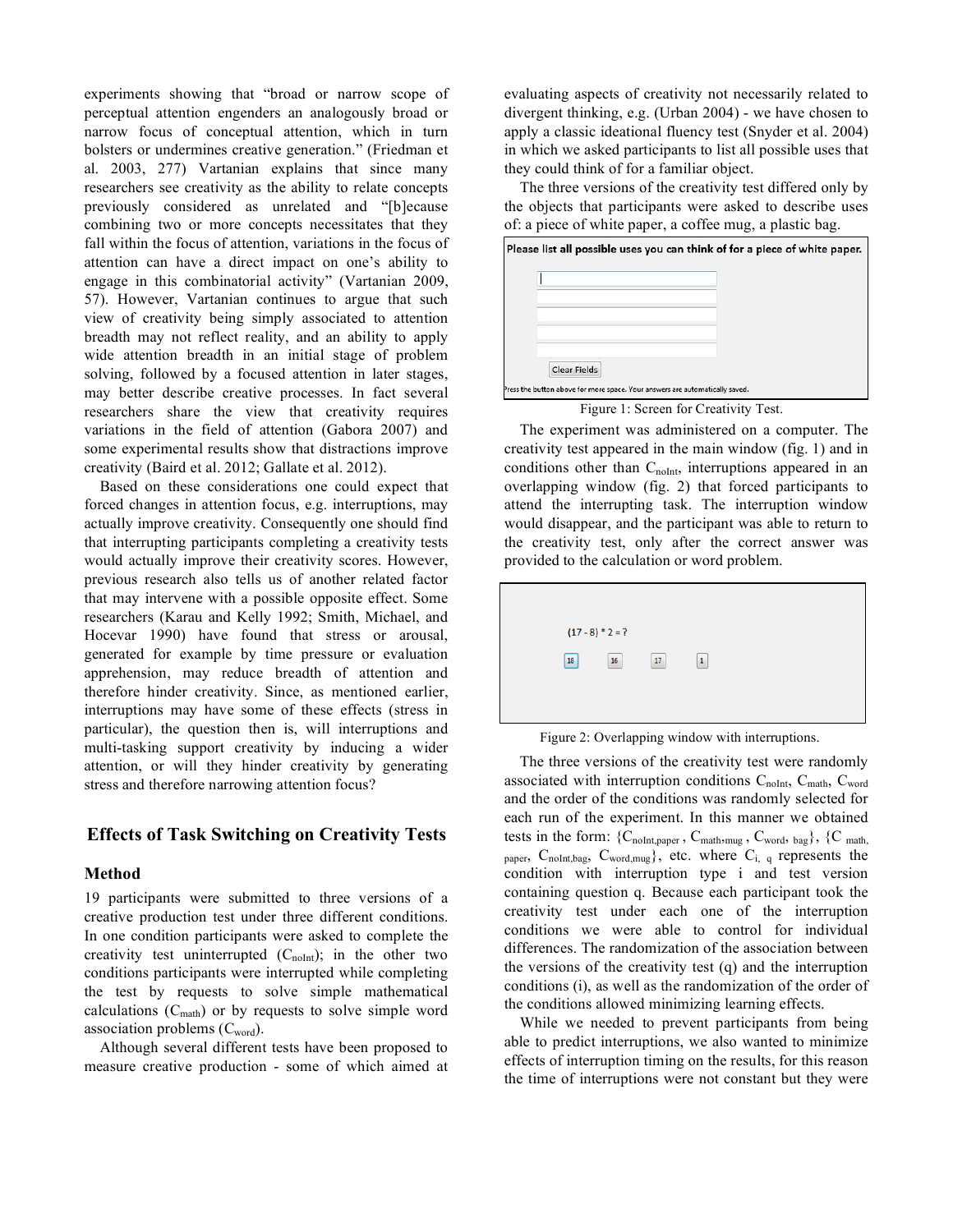the same for all participants and across  $C_{\text{math}}$  and  $C_{\text{word}}$ , i.e. participants were asked to solve mathematical problems or word association problems at times (+90",  $+60$ ",  $+30$ ",  $+15$ ",  $+60$ ") during their creativity tests. This means that the first interruption would appear 90" after the beginning of the creativity test, the second interruption appeared 60" after the end of the first interruption, the third one 30" after the end of the second interruption, etc. The program was designed so that it would not interrupt the subjects if less than 30" remained before the end of the test. Each creativity test was designed to last 5 minutes including the time for the five interruptions. The three versions of the creativity test, associated with a random interruption condition, would simply follow one another.

The problems proposed to participants in the C<sub>math</sub> and Cword conditions were simple and accompanied by multiple choice answers (fig. 2). The objective was to provide enough distraction to avoid fixation and widen attention focus without excessive cognitive load. The following are examples of  $C_{\text{math}}$  interruptions:  $(17-8)*2$ , 3+5+6+8+8-18, 7\*8-9, 60/5+11, 78+45 and of Cword interruptions: HAND is to Glove as HEAD is to ?, WATER is to Glass as LETTER is to ? The four possible answers (only one of which was correct) were proposed in random order.

## **Measures and Creativity Quotient evaluation**

Information about the participants' performance on the test was measured through a set of indicators including: (1) Each answer to the creativity test with a time stamp corresponding to the time elapsed between the question appearing on the screen and the answer being typed; (2) the time at which each interruption occurred and the length of time used by the participant to answer (correctly) the interruption question. Some basic information about participants (age, gender, etc.) was also collected. From the indicators we derived: (1) the number of answers to the creativity tests under the three conditions  $C_{noInt}$ ,  $C_{math}$ ,  $C_{word}$ ; (2) the number of answers to the creativity test immediately before each one of the math and word association problems; and (3) the level of creativity.

In order to evaluate the level of creativity, we followed Howard-Jones and Murray observation that "A creative idea is generally considered to possess two main qualities: appropriateness and originality" (Howard-Jones and Murray 2003, 153) and we assigned to each creativity test result a level of creativity score that took into considerations, not only the number of answers provided but also their appropriateness and originality. The originality score is based on a system similar to that proposed by Snyder and his colleagues (Snyder et al. 2004) who evaluate Creativity Quotient based on the number of response items that fall in different categories. We examined the answers provided by the participants and defined a set of responses categories for the three question types (paper, mug and bag). As for appropriateness, we discarded those answers that definitely did not describe a potential use of the object. We also followed a procedure based on participants' lines of thoughts. If a participant gave a few answers along one line (e.g. 'drink whiskey', 'drink tea', 'drink milk' for a coffee mug) followed by something along the same line, e.g. 'eat soup' or 'eat cereal', then we did not categorize the latter responses under 'food' (and thus creating a new category and increasing the CQ by a larger amount). Instead we categorized them under 'drinks' just like the previous responses. Similarly, if a participant said 'store pens and crayons' in a coffee mug, while later saying something similar but with an obviously different context, we marked it as a new category.

## **Procedure**

Small groups of participants (2 or 3) took the test in a computer laboratory. As we were interested in evaluating the effects of interruptions in realistic environments, we did not take any particular measure to maintain the environment quite, although during all the tests there were no particular noises or other distracting events.

Participants were informed that there were absolutely no restrictions on the responses they could give to the open questions (corresponding to the creativity test) and that they could answer with a sentence or just a word. They were also informed that their responses were recorded automatically and if they had filled all the text boxes they could press the button on the bottom to get more space.

The test started with a pre-test questionnaire collecting basic information about the participants: gender, age, study major, and computer experience. Once completed the pre-questionnaire the program would take the participants immediately to the first screen of the test.

## **Results**

Of the 19 participants in the experiment, we could only retain the data for 17 of them because two participants did not complete all three parts of the test.

We started by comparing the average number of answers produced by participants in any of the three interruption conditions and we noted two types of effects. On average more answers were produced for the *white paper* test (41% of the answers) followed by the *coffee mug* test and finally the *plastic bag* test. A repeated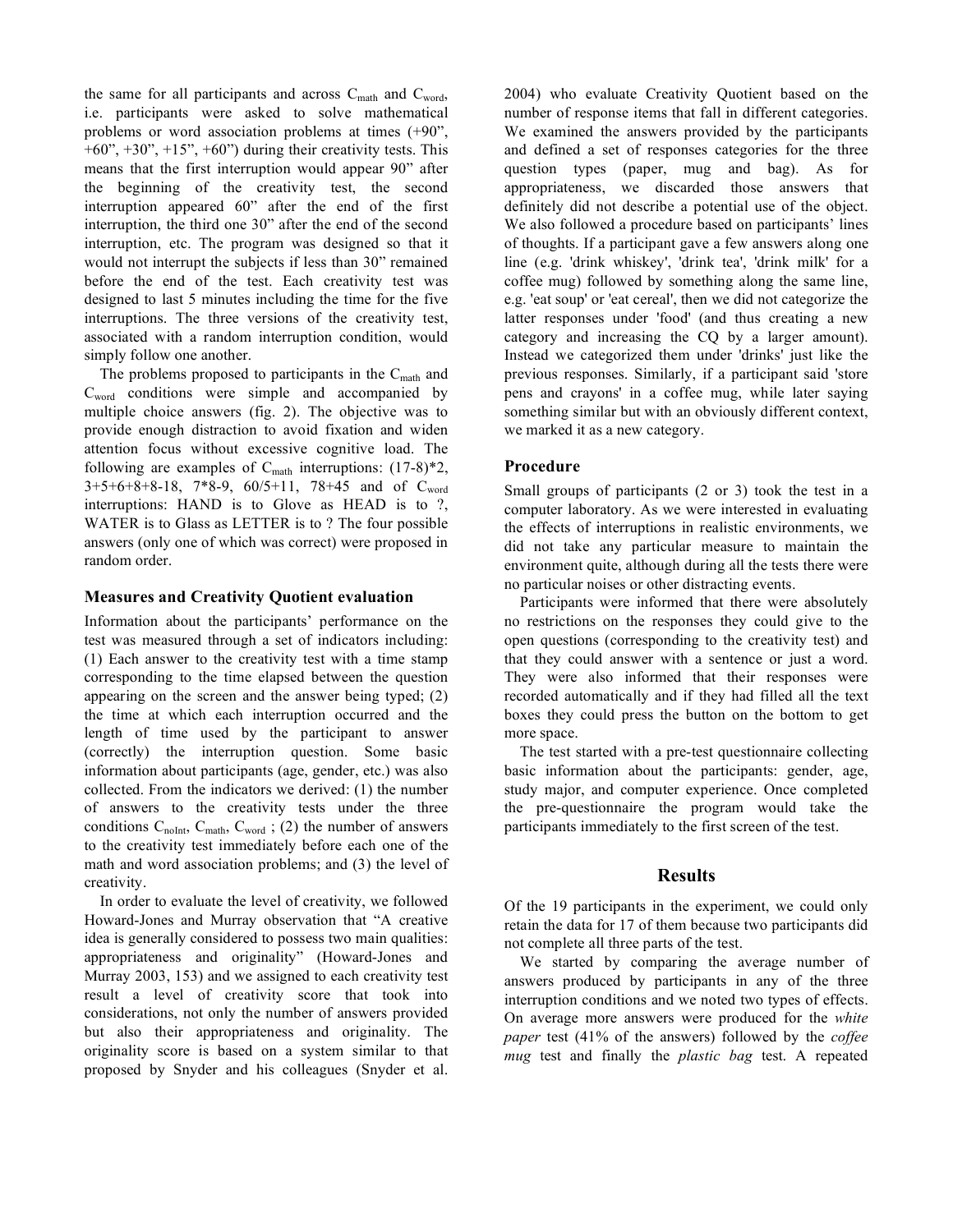measures  $ANOVA<sup>1</sup>$  analysis shows a significant difference in the number of answers for the three different questions (F(2, 32) = 5.797,  $p = 0.007$ ) and a set of three paired samples  $t$ -tests<sup>2</sup> suggest that, irrespective of interruption conditions, the *white paper* question produces significantly more answers than the *plastic bag* question  $(t(16)=2.955, p<0.01)$ ; however, no significant difference in number of answers exists between the *white paper question* and then the *coffee mug* question, nor between *coffee mug* question and the *plastic bag* question.

We then considered the number of answers produced by participants under the three different interruption conditions irrespective of the creativity question. On average more answers were produced for the  $C_{noInt}$ condition (40% of the answers) followed by the  $C<sub>word</sub>$ condition (31%) and the  $C_{\text{math}}$  condition (29%). A repeated measures ANOVA shows a significant difference in the number of answers under the three types of interruption conditions  $(F(2, 32) = 3.983, p = 0.02)$  and a set of three paired samples t-tests suggest that there is a significant difference in number of answers to the creativity tests between the  $C_{noInt}$  condition and the  $C_{math}$ condition  $(t(16)=2.608, p<0.01)$ , and a marginally significant difference between the  $C_{noInt}$  condition and the  $C<sub>word</sub>$  condition (t(16)=2.286, p=0.0181); no significant difference exists between the  $C_{word}$  and the  $C_{match}$ condition.

We then proceeded to the coding of answers in order to obtain the Creativity Quotient (CQ) as described above. CQ ranged from 2.7 to 19.7 (while number of answers ranged from 4 to 35). In general, values of creativity scores remained close to the number of answers when the number of answers was small while, for large number of answers, the creativity score was smaller than the answer



**Count versus CQ for White Paper** 

Figure 3: The ratio between number of answers and the associated creativity quotient tends to increase as the number of answers increases.

count. Fig. 3 exemplifies this for the number of answers provided to, and the CQ calculated for, the white paper question. This appears to be a reasonable result of the coding procedure since participants who provided more answers were also more likely to have several answers falling within the same category.

We proceeded to the analysis of the CQ as we had done for the answer count, we considered: (1) the CQ per question type, irrespective of the interruption type and (2) the CQ per interruption type irrespective of question type. Again we found two significant effects. First, the average CQ for *white paper* (8.08) was larger than that for *coffee mug* (7.03) and for *plastic bag* (5.57) – see fig. 4.



A repeated measures ANOVA analysis shows a significant difference in the CQ for the three questions  $(F(2, 32) = 5.858, p = 0.007)$ , however a set of three paired samples t-tests suggest that, irrespective of the interruption condition, the relevant result corresponds to the fact that the CQ of the *plastic bag* question is significantly lower of both that for the *white paper* question (t(16)=2.813, p<0.01) and that for the *coffee mug* question (t(16)=2.479,  $p<0.013$ ); while no significant difference in CQ exists between the *coffee mug* question and the *white paper* question. Second (fig. 5), the average CQ for the  $C_{noInt}$  condition (8.913) was significantly higher than the CQ for both the  $C_{word}$  and  $C_{match}$  conditions.



A repeated measures ANOVA analysis shows a significant difference in the creativity quotient under the three types of interruption conditions (F(2, 32) = 5.675, p  $= 0.008$ ), and a set of three paired samples t-tests suggest that, irrespective of question type, the  $CQ$  in the  $C_{noInt}$ condition is significantly higher of the  $CQ$  in the  $C<sub>word</sub>$ condition (t(16)=3.894, p<0.01) and in the C<sub>math</sub> condition

 $\frac{1}{1}$  All the ANOVA tests reported respect this test's assumptions, and in particular homogeneity of variance.

For all the pairwise tests reported, significance level is adjusted with the Bonferroni corection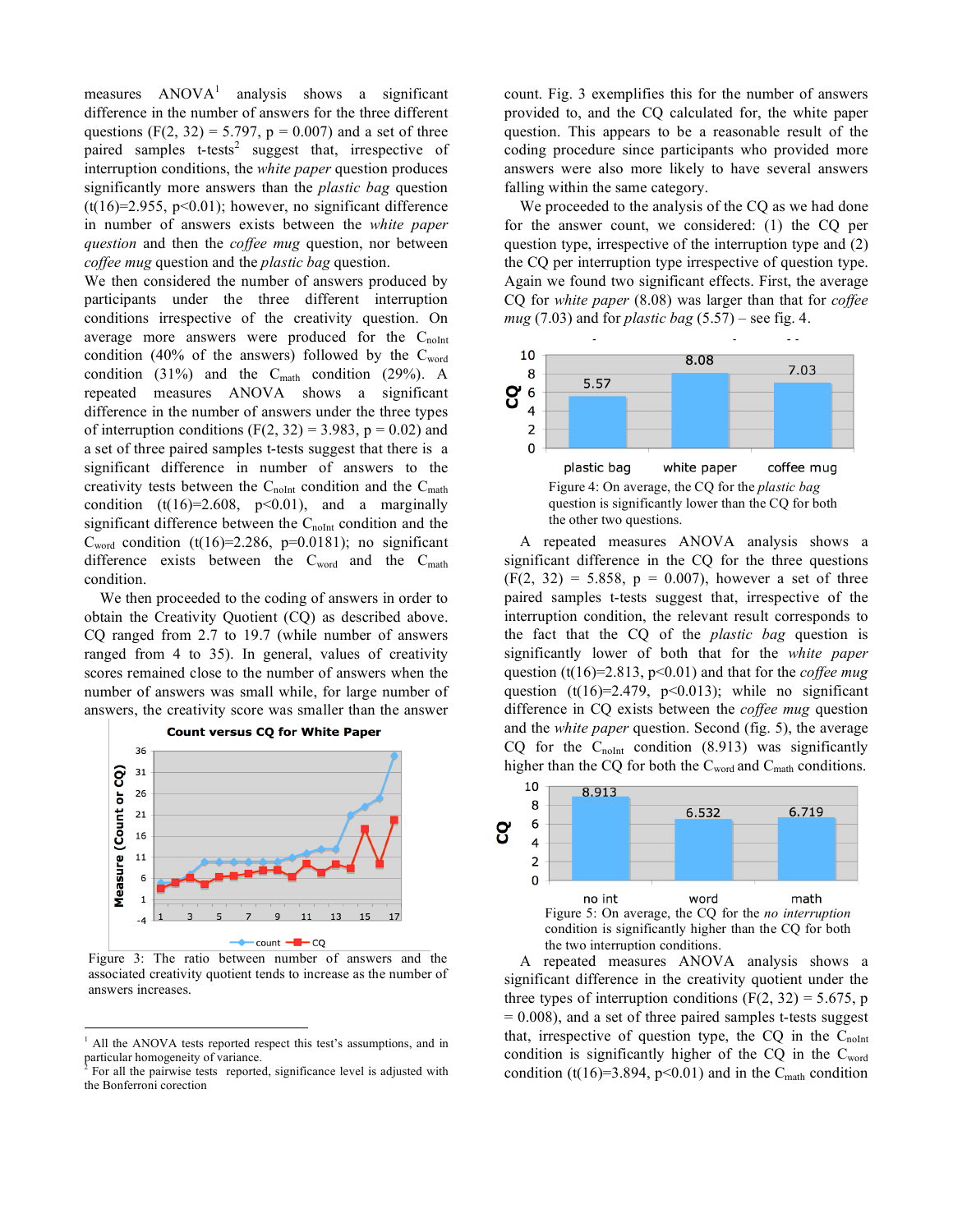(t(16)=2.479, p<0.013); however, no significant difference exists between the  $C_{word}$  condition and the  $C_{match}$ condition.

These results indicate that the *white paper* question might have been more easily answered by participants and that participants were more creative in the  $C_{noInt}$  condition. In order to gain a better understanding of these two effects and their interaction, we examined the behavior of each condition  $C_{i,q}$  comparing: (1) the CQ for different types of interruptions (i) for each question (q), and (2) the CQ for different questions (q) for each type of interruption (i). As show in fig. 6, and confirmed by a set of  $3x3$ independent samples t-tests, there is no significant difference in the CQ for different types of interruptions across the three creativity tests. In the case of the *white paper* question, the  $C_{\text{noInt}}$  condition produces only marginally significantly higher CQ scores than the Cword condition (t(9)=1.649,  $p \le 0.067$ ) and of the C<sub>math</sub> condition (t(6)=1.928,  $p < 0.052$ ).



Figure 7: In the no-interruption condition, the CQ for the *plastic bag* question is significantly lower than the CO for the two other questions.



Figure 6: Within each of the three creativity tests, the CQ is similar across the three interruption types.

The comparison of each question for different types of interruption reveals only one significant effect, indicated by an arrow in fig. 7: in the no-interruption condition the CQ for the *plastic bag* question is significantly lower than the CQ for *white paper* (t(6)=  $-2.064$ , p<0.05) and the *coffee mug* (t(9)= -2.022,p<0.04) questions.

Because these results do not clarify to which extent the significantly better CQ on the *white paper* question might have affected the better  $CQ$  in the  $C_{noInt}$  condition we decided to eliminate results related to the *white paper*  question and compare the effects of different interruption types considering only the other two questions (*plastic bag* and *coffee mug*). By eliminating the *white paper* question results we effectively create 3 groups of

participants: (1) those who had the *white paper* question in the Cmath condition, for whom we can compare the CQ obtained in the  $C_{\text{noInt}}$  and  $C_{\text{word}}$  conditions, (2) those who had the *white paper* question under the  $C<sub>word</sub>$  condition, for which we can compare the  $CQ$  obtained in the  $C_{noInt}$ and Cmath conditions. And (3) those who had the *white paper* question under the  $C_{\text{noInt}}$  condition, for whom we can compare the CQ obtained in the  $C_{word}$  and  $C_{match}$ conditions. Figure 8 shows the average CQ obtained in the interruption conditions pairs described above irrespective of the question (either *plastic bag* or *coffee mug*). A set of three paired samples t-tests suggest that, irrespective of the questions type, the CQ for the  $C_{noInt}$ condition is higher than the CQ obtained under the Cword condition but this result is only marginally significant  $(t(5)=3.535, p<0.027)$ . No significant difference exists between the  $C_{\text{noInt}}$  condition and the  $C_{\text{math}}$  condition, nor between the  $C_{word}$  condition and the  $C_{match}$  condition.



Figure 8: Effects of the interruption type when the *white paper question* is eliminated.

# **Discussion**

Our research question asked whether interruptions and multi-tasking support creativity by inducing a broader focus of attention, or instead hinder creativity by generating stress and therefore narrowing attention focus. Although the results discussed above do not provide any ground for a definitive answer to our research question, they point in one clear direction. All our participants produced more answers, and obtained higher CQ scores in the condition with no interruptions. This result is statistically significant across all creativity tests (i.e. independently of the specific creativity question asked). However, the analysis also shows a "question type" effect that could have interfered with the result just mentioned. Indeed, an analysis of the CQ obtained for individual questions under each of the interruption conditions, shows that the highest CQs were obtained for the *white paper* question in the no-interruption condition. However, the fact that this result was not statistically significant suggests that better CQ scores are due to having no interruptions rather than being related to a specific question. With the objective to confirm or disconfirm this observation we analyzed the CQ removing the *white paper* question and compared CQ obtained under the two remaining conditions for each participant. We found that higher CQ in the no interruption condition as compared to